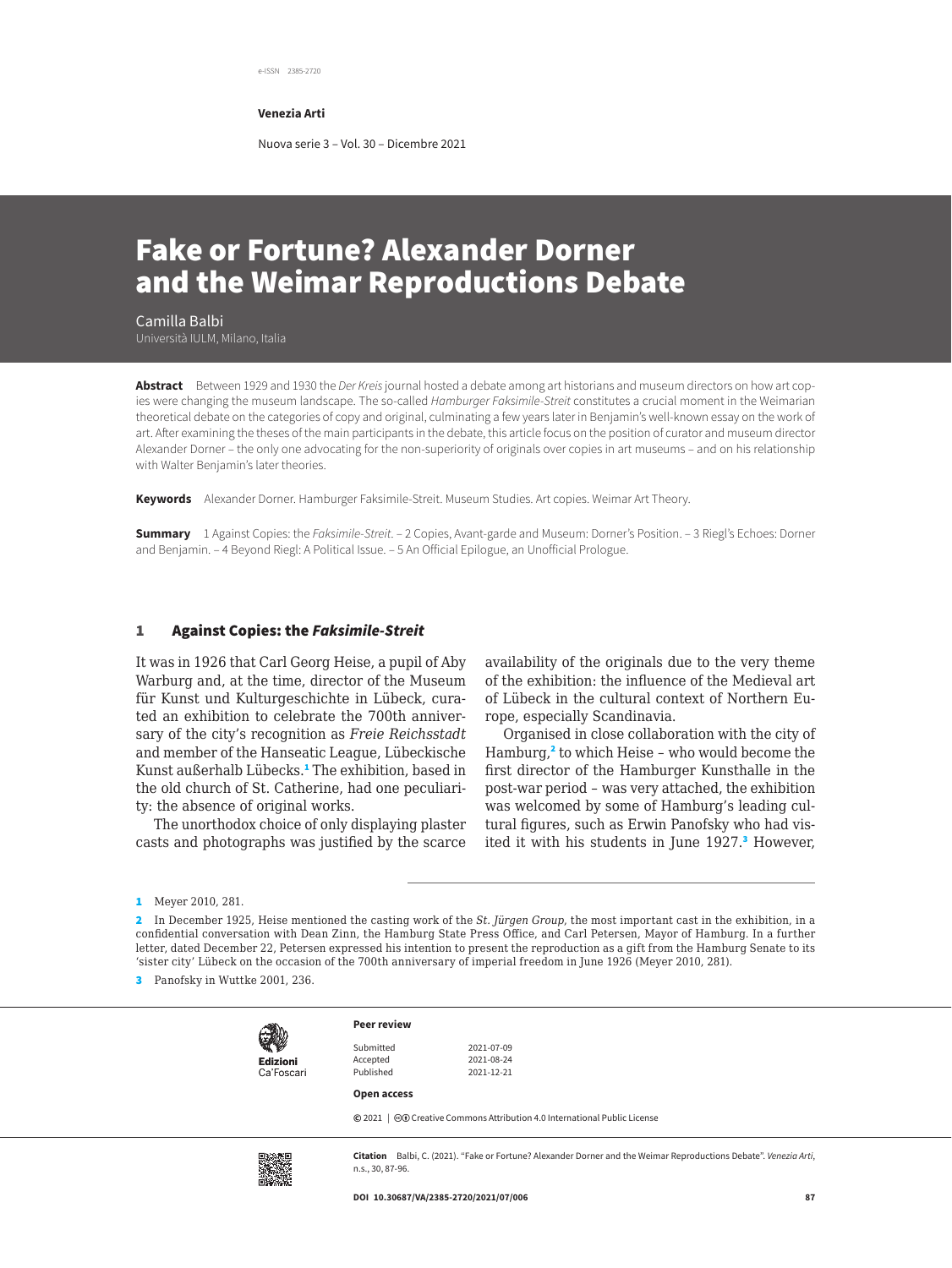Panofsky's opinion on Heise's initiative would be hotly challenged and very different from that formulated in the same year by Max Sauerlandt, director of the Hamburg Museum für Kunst und Gewerbe since 1919. In a heated correspondence begun even before the opening, Heise went so far as to assert that the original large-scale plaster copy of the St. George group had greater educational value and was more 'alive' than the individual works of art preserved in Sauerlandt's Museum of Arts and Crafts.<sup>4</sup> In response, the latter published an article, "Das Sofabild oder Die Verwirrung der Kunstbegriffe" in *Der Kreis*,<sup>5</sup> at that time Hamburg's leading cultural journal, in which he strongly criticised the cultural use of art copies, initiating what later historians would call *die Hamburger Faksimile-Streit* (the Hamburg facsimile dispute).<sup>6</sup>

In the closing years of the decade, Sauerlandt's position would be further exacerbated and strengthened from a theoretical point of view after two more episodes of the 'dysfunctional' use of reproductions: the production of commercial galvanoplastic copies of the *Bamberg Knight* by a workshop in Württemberg, to which Sauerlandt would dedicate the polemical pamphlet *Der Bamberberg Reiter – gefälscht!*, 7 and, most importantly, the exhibition *Original oder Reproduktion?* organised in 1929 by Alexander Dorner, director of the Hannover Landesmuseum, at the Kestnergesellschaft, a Hanoverian association for avant-garde research.

Dorner's curatorial purpose (partially conditioned by the Gesellschaft's financial situation, which prevented the realisation of exhibitions with loans of expensive works) was to demonstrate how reproductions had in "up to 99% of the cases the same impact as the originals", and how a copy, while not being able to convey the "historical experience" of the original, was perfectly able to convey its meaning.<sup>8</sup> Therefore, it was not only a curatorial choice – as it had been for Heise – but a precise theoretical position and cultural provocation.

According to Diers's reconstruction, the exhibition, of which very little evidence seems to have survived, displayed only thirty-six originals out of a total of three-hundred-and-four works, mainly drawings and works on paper. In what took the form of a real prize competition, the public was encouraged to recognise them among the reproductions.<sup>9</sup>

For Sauerlandt, the most disturbing aspect of the exhibition was not only its great success among the general public, but above all the fact that even the experts who attended the exhibition were unable to distinguish between the originals and the copies<sup>10</sup> and that, in the debate among experts that followed the exhibition on the pages of the *Hannoverscher Kurier*, 11 he was essentially the only defender of the originals. Sauerlandt would republish an expanded version of the Hannoverscher article that same year in *Der Kreis*, <sup>12</sup> forcing Heise – because of the frequent polemical references to his text - to reply to him in the same venue. $13$ 

This exchange, which shifted the epicentre of the controversy from Lübeck and Hanover to Hamburg, was followed by two other essays on the subject in the November issue of *Der Kreis*: one by art

- **6** Diers 1986.
- 7 Sauerlandt 1929b.
- 8 Dorner 1930, 158.

<sup>4</sup> Reineke 2012, 25.

<sup>5</sup> Sauerlandt 1929a. Subtitled *Zeitschrift für künstlerische Kultur*, the journal was published by the Hamburg writers Ludwig Benninghoff and Wilhelm Postulart. At first, it was the magazine of the Hamburger Bühne association, but it soon became known outside the *Land*. Benninghoff, who was also the editor of the periodical *Deutsches Volkstum*, was to become a prominent figure of the anti-modern bourgeois public in the following years.

<sup>9</sup> According to Uchill's reconstruction, originals by Paul Cézanne, Kate Kollowitz, Claude Lorrain, Auguste Renoir, Giambattista Tiepolo, and Hans von Marées coming from Bremen, Hamburg, Hanover, Lübeck, and private collections were displayed (Uchill 2015, 17).

<sup>10</sup> The 'contest' was in fact won by two young boys with no artistic education whatsoever. According to a witness of the time "there was a prize question: 'Which is the Original?' First, nobody wanted to have anything to do with this very easy task. When it was made known that there were 36 originals among the 104 pictures in the exhibition, contenders began to step up. For hours the pictures were subjected to a detailed test: they took them from the walls, held them against the light. No one was completely successful. Five of the approximately 150 contestants could indeed point out all the originals, but only because, to be safe, they also mistakenly declared a few reproductions to be originals" (Luke 2010, 340).

<sup>11</sup> For the exhibition, a survey appeared in the Sunday supplement of the *Hannoversche Kurier* of June 9, 1929 on what had essentially become a topical subject for the city's cultural life. The newspaper published essays by Wilhelm Hausenstein, Max Sauerlandt, Alexander Dorner, and Carl Georg Heise titled *Original oder Reproduktion?* Cf. "Original oder Reproduktion". *Beilage zum Hannoverschen Kurier*, 264-5, June 9, 1929.

<sup>12</sup> Sauerlandt 1929c.

**<sup>13</sup>** Heise 1929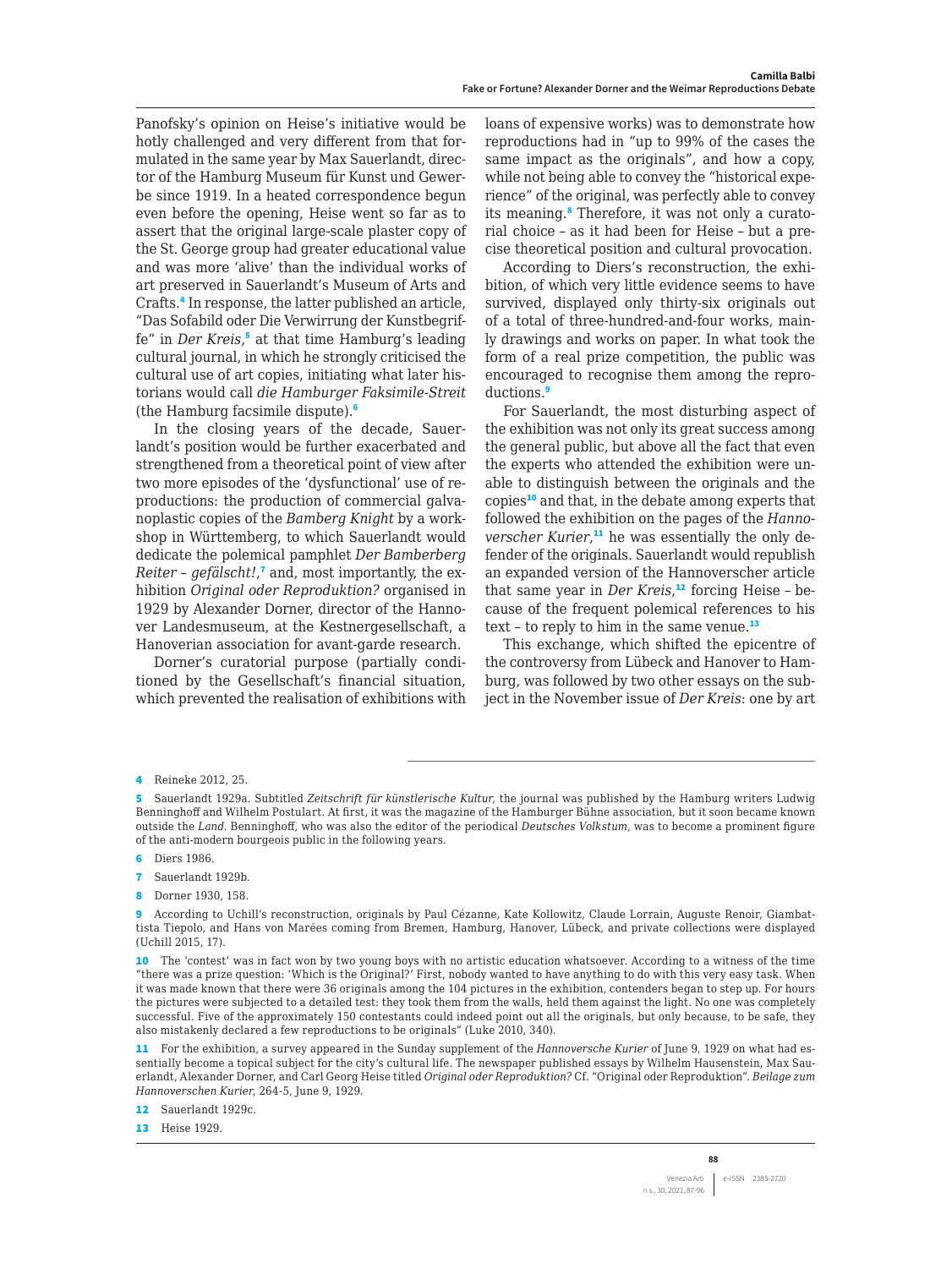historian Kurt Karl Eberlein.<sup>14</sup> who supported Sauerlandt's positions, and one by Hamburg journalist Hugo Sieker, who spoke out instead in "Einspruch gegen das Todesurteil der Reproduktion" (Opposition to the death sentence of reproduction).<sup>15</sup>

In order to put a definitive end to an issue that seemed to have become increasingly divisive, Sauerlandt decided – in agreement with the editors of

the magazine – to devote the March 1930 issue of *Der Kreis* to the subject, inviting the most prominent figures of the art world to express their opinion. They were thus called to write a contribution along with Sauerlandt, Gustav Pauli, Arthur Haseloff, Fritz Schumacher, Erwin Panofsky and Alexander Dorner.

#### 2 Copies, Avant-garde and Museum: Dorner's Position

In the following paragraphs, we will consider the position taken in this context by Alexander Dorner, one of the fathers of contemporary curatorship,<sup>16</sup> who had played a decisive role in the genesis of the controversy with the exhibition *Original oder Reproduktion?* The show constitutes a pragmatic manifesto of reflections on the status of authenticity versus copy that Dorner had conceived and written down only one year later in an extremely audacious and almost forgotten theoretical text.

The peculiarity of Dorner's thesis – as formulated in the article published in *Der Kreis*, "Original und Faksimile"<sup>17</sup> – is much more radical than the positions of his colleagues, even those most favourable to the use of reproductions.

One of the main points of the debate, shared by all those who took part in it, was the belief that the potential for confusion between the original work and the copy was the real 'original sin' behind the use of facsimiles (which were also acknowledged as valuable, mainly in terms of educational support): a danger to be avoided at all costs.

Panofsky expressed his sympathy for reproductions while stressing his belief that their widespread use should intensify skills in distinguishing originals from copies.<sup>18</sup> Similarly, Gustav Pauli – director of the Hamburger Kunsthalle from 1914 to 1933 – in his text published in *Der Kreis* defended the use of reproductions, which he considered valuable "Urkunden" (testimonial documents), and "Lehrmittel" (didactic instruments), but he nevertheless believed it was necessary to maintain a difference in purpose between originals and copies: "auch ist es unbedenklich, Urkunden, Lehrmittel und Reproduktionen als Zimmerschmuck zu verwenden".<sup>19</sup>

Compared with those of his colleagues, the tones and positions of Dorner's article are very different. With the provocative attitude that characterised his prose from his earliest writings, he brings about a genuine epistemological revolution, questioning one of the great taboos underlying the entire debate – that of the clear superiority of the original over the copy:

Eine solche Faksimilierung ist auch ein Eingriff in unsere bisherigen Vorstellungen von Original, dessen Einmaligkeit bisher feststehende Tatsache war. Mit dem Faksimile aber hat die Reproduktionstechnik einen Entwicklungsgrad erreicht, der im Prinzip die Situation völlig verändert. Denn das Faksimile erstrebt in der Tat eine Annäherung an das Original, die auf dessen Ersatz hinausläuft.

Such a production of facsimiles constitutes an attack on our previous idea of the original, the uniqueness of which was hitherto an established fact. With the facsimile, however, reproduction techniques have reached a degree of development that, in principle, changes the situation completely. In fact, the facsimile aspires to come closer to the original, to the point of replacing it.<sup>20</sup>

Dorner seems to be arguing here that authenticity is, in the end, a characteristic of the work of art that had been considered important up to that moment, but which is, after all, inessential and ultimately historically determined. Perhaps the most fascinating aspect of Dorner's position is that it largely

18 Panofsky [1930] 1990, 10.

20 Dorner 1930, 156; transl. by the Author.

<sup>14</sup> Eberlein 1929.

<sup>15</sup> Sieker 1929.

<sup>16</sup> Obrist 2006.

<sup>17</sup> Dorner 1930.

<sup>19</sup> 'It is, however, unthinkable to use documents, teaching tools, and reproductions to decorate a room' (Pauli 1930).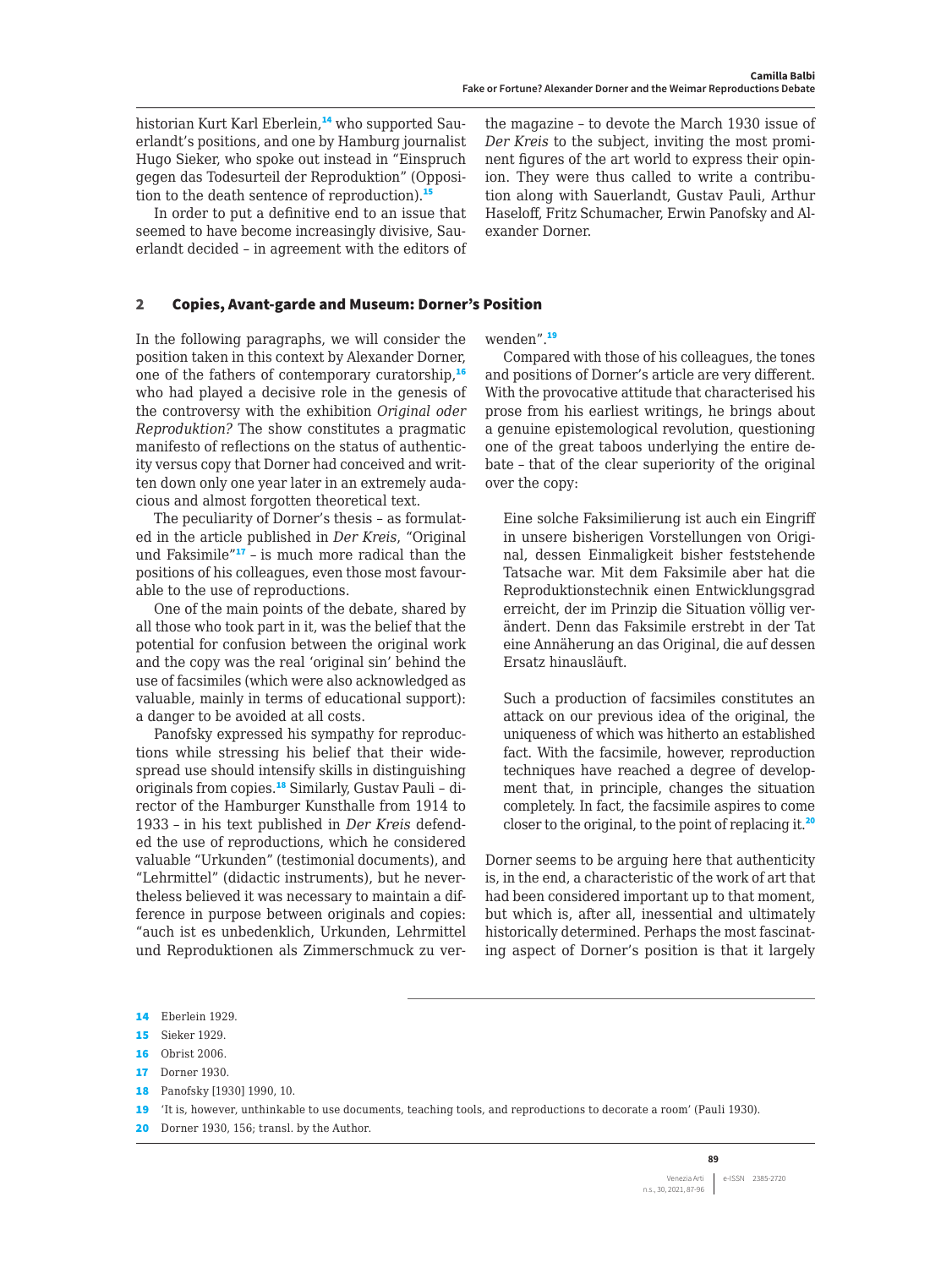derives, as he would admit a few lines later, from his acquaintance with the avant-garde. While Maria Gaugh<sup>21</sup> has shown how Dorner's use of Lissitzky's *Kabinett* was partially instrumental to the fulfilment of his museological theories, it is of extreme interest to observe how Dorner's interpretation of contemporary art, not only as a curator but also as a theoretician, leads to a radical rethinking of the museology of the time:

Erst bei den Vertretern der modernsten Kunstrichtungen, so beim Neoplastizismus eines Mondrian, oder dem Konstruktivismus eines Lissitzky, tritt der neue und bisher undenkbare Zustand ein, daß die Künstler das Faksimile als eine ihrer Kunst adäquate Erscheinung und als Verbündeten betrachten. Denn für diese Kunstwerke, die keine differenzierten Illusionen von Oberflächenansichten von Körpern innerhalb einer Raumbühne geben wollen, sondern in einfachsten Formen die aus dem Illusionsraum befreiten Flächen, Linien und Farben selbst in ihrer realen Struktur, ist die Faksimilierung nicht nur keine Gefahr, sondern in ihrer Exaktheit sogar eine Verbesserung. Die Einmaligkeit des Kunstwerks als materielle Erscheinung ist hier weder ideell noch praktisch notwendig.

Only with the representatives of the most modern artistic currents, for example, Mondrian's Neo-plasticism or Lissitzky's Constructivism, does a new and hitherto unimaginable state emerge whereby artists consider the facsimile to be a phenomenon appropriate to their art and an ally. In fact, for those works of art not intended to give any illusion of differentiated viewpoints for the perspectives of bodies in space but seek to restore, in their simplest forms, those surfaces, those lines, those colors, freed from the space of illusion, the production of facsimiles not only represents no danger but, in its accuracy, even an improvement. The uniqueness of the work of art as a material phenomenon is neither ideally nor practically necessary here.<sup>22</sup>

This freedom in hybridizing the most abstract theoretical thought with careful observation of the artistic transformations of the present is perhaps the most emblematic consequence of the two-sided nature of Dorner's thought. As an art historian, but also as museum director and leading figure of an avant-garde association such as the Kestnergesellschaft, Dorner shares in some ways a condition of semi-outsider (not a philosopher, not a scholar, not a university student, nor a journalist), with Walter Benjamin, the theorist of reproducibility *par excellence*: it is precisely this condition that allows him to question any constituted paradigm, even the most 'auratic' place of the entire early twentiethcentury art system: the museum.

Dorner, in fact – in a display of fine rhetoric worth quoting in its entirety – compares the nature of copies to that of the museum, therefore making them provocatively unassailable (at least by experienced museum professionals, such as Sauerlandt or Eberlein):

Wir brauchen es aus ähnlichen und verwandten Gründen, aus denen wir das Kunstmuseum brauchen. Auch das Museum greift gewaltsam in die ursprüngliche Bestimmung des Kunstwerks und die Absichten seines Erzeugers ein, wenn es Altare aus Kirchen und Gemälde aus Schlossern herausholt und in ein Milieu überträgt, das aus den Interessen und Bedürfnissen der Gegenwart geschaffen und nur aus solchen heraus zu verstehen ist. Die Gegenwart braucht diese Werte, die die Vergangenheit erzeugt hat, um ihr Weltbild zu gestalten. Eine Bewegung, die den Abbau der Museen und die Rucktransportierung aller Kunstwerke in Kirchen und Schlosser verlangt, ist – abgesehen davon, dass sie etwas praktisch Undurchführbares propagiert – ihrem Wesen nach destruktiv, Sie will die Nutzbarmachung der Werke, die die Vergangenheit erzeugt hat, reduzieren, indem sie sie zu Inseln macht, die isoliert im Strome des gegenwärtigen Lebens liegen. Nicht anders liegt es aber bei, der Faksimilierung alter Kunstwerke. Auch sie erfüllt als organisch gewachsenes, zeitgemäßes Mittel das Bedürfnis der Gegenwart, einer Möglichst vollständigen, Allgemeinheit die Werte alter Kunst zu vermitteln. Es ist ein Schritt weiter in der Richtung, in der man ging, als man Museen einrichtete. Aber auch dieser neue Schritt bringt es notwendig mit sich, dass wiederum dem ursprünglichen Sinn der alten Kunstwerke Gewalt angetan wird. Wie sollte es auch anders möglich sein, dass Teile einer alten Welt in eine neue übertragen und von sicher verwertet werden.

We need them [the copies] for reasons similar and akin to those for which we need a museum. Even a museum violently interferes with the original purpose of a work of art and the intentions of its creator when it takes altars out of

21 Gaugh 2003.

Dorner 1930, 156; transl. by the Author.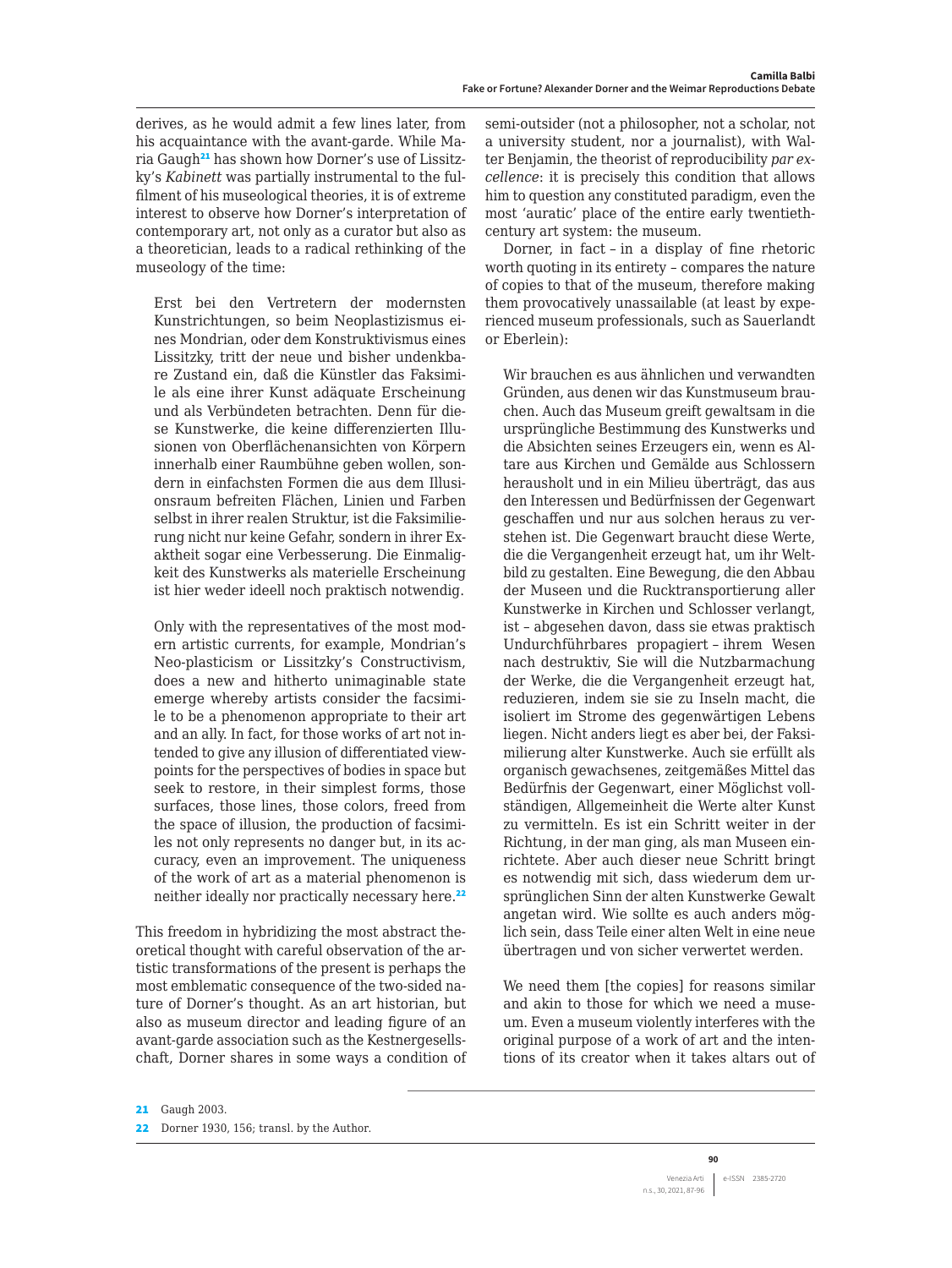churches and paintings out of castles and transfers them into a context that has been created by the interests and needs of the present and that must be understood only through them. The present needs those values that the past has expressed to create the image of its own world. A movement that aims to abolish museums and return all works of art to churches or castles – even though it would be an unfeasible project in practice – is in its very essence destructive. It seeks to reduce the usefulness of those works of art that the past has produced by transforming them into islands alienated from the vortex of present life. It is no different when we produce facsimiles of ancient works of art. This too, like an instrument that has grown organically with the times, satisfies the need of the present to transmit the values of ancient art in a generalization that is as complete as possible. It is a step forward in the direction that was followed when museums were created. But even this new step necessarily implies that violence is done to

#### 3 Riegl's Echoes: Dorner and Benjamin

The complex analogical relationship that Dorner establishes between copies and museum experience reveals how influenced he must have been by a late text by Alois Riegl, *Der moderne Denkmalkultus*  (1903), still considered the most significant theoretical contribution to the autonomous foundation of conservation of the twentieth century.<sup>27</sup> The aspect of Riegl's thought that undoubtedly impressed Dorner – who, as a fervent admirer of Riegl, we can assume to have been familiar the text – was that Riegl related his theory of *Kunstwollen*<sup>28</sup> not only to the production of contemporary works of art, but also to the fruition of those of the past:

Nach der älteren Meinung besitzt ein Kunstwerk insofern Kunstwert, als es den Anforderungen einer vermeintlichen objektiven, bisher niemals einwandfrei formulierten Ästhetik entspricht; nach der neueren bemißt sich der Kunstwert eines Denkmals danach, wie weit es den Anforderun-

the original meaning of the ancient works once again. And how could it be any different, when parts of an old world are transferred to a new one and surely used by it?<sup>23</sup>

As Uchill notes, this passage on the 'authenticity' of the art experience highlights Dorner's participation in a certain "contemporary sentiment",<sup>24</sup> which can be related to the critique of the museum levelled in the same period by Carl Einstein, $25$  and which goes as far as Walter Benjamin's essay on the work of art. It is not possible to reconstruct with philological certainty Benjamin's reception of the debate and the resulting influence on his theory of photography.<sup>26</sup> Nevertheless, it is possible – and this is what I will suggest in the following sections - to reconstruct the genealogy and the political and sociocultural significance of the complex dialectic between reproduction and museum exhibition that takes place in these authors in the last years of the Weimar Republic.

gen des modernen Kunstwollens entgegenkommt.

From the past point of view, a work of art possesses artistic value insofar as it corresponds to the demands of an aesthetic that is considered objective and has never before been defined in an unobjectionable manner. According to the modern view, the artistic value of a monument is assessed in terms of how much such monument meets the requirements of the modern *Kunstwollen*. 29

For the first time – with Riegl – 'artistic value' had thus ceased to be an absolute concept to become, consistently with his entire theory of art, relative. Thus, in another passage of his text, Riegl explains that the value of the antique, the *Alteswert*, was not a result of the object itself, which "vollends bereits zu einem bloßen notwendigen Übel verflüchtigt" (appears almost completely sublimated to a simple

- 23 Dorner 1930, 155; transl. by the Author.
- 24 Uchill 2015b, 26.
- 25 Einstein 1926.
- 26 Markus 2007, 359-60.
- 27 Scarrocchia 1995, 47.
- 28 Riegl 1893.
- 29 Riegl [1903] 1988, 6; transl. by the Author.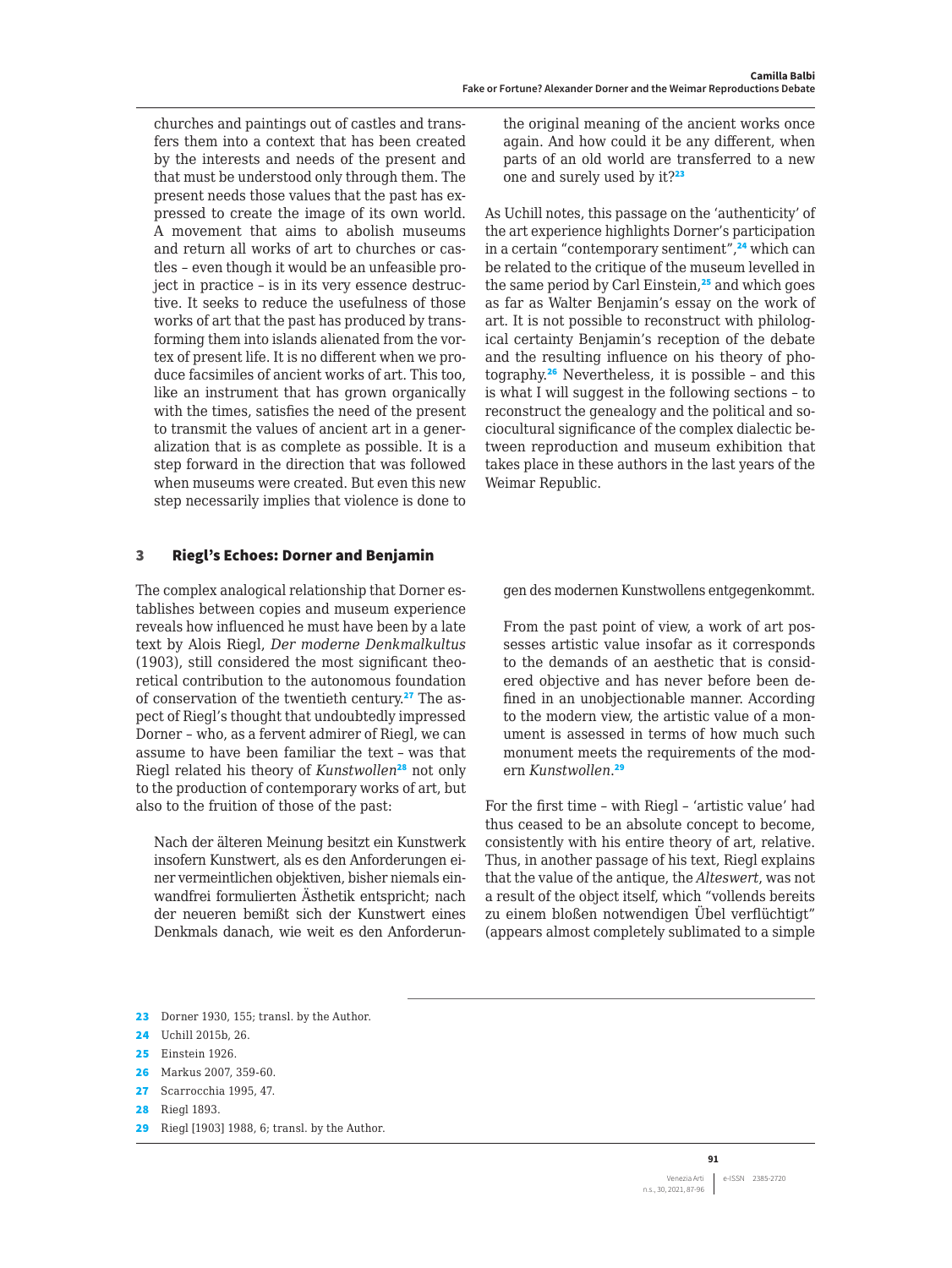lesser evil);<sup>30</sup> but of the *Stimmung* that it was able to arouse in the modern user. Dorner – despite rejecting the romantic tendencies underlying Riegl's cult of the antique and ruins – seems to refer to this very aspect of his theoretical discourse: namely the subjectivity of modern fruition, in which the object appears to be considered a merely lesser evil, to defend and reaffirm the usefulness of reproductions. In accord with Riegl, he shifts his attention away from the authenticity of the work of art (which thus ceases to be a supreme value) onto the *Stimmung* and the effects it produces on the viewer.

Of course, something similar would be achieved seven years later by one of the central protagonists of the German philosophy of the time, Walter Benjamin.

Wolfgang Kemp<sup>31</sup> has dealt extensively with Benjamin's acquaintance with the texts of the Vienna school, pointing out that Riegl and Benjamin – and, we would add, Dorner – had begun to consider the work of art in relation to its present conditions of reception.

From Riegl, Dorner and Benjamin derive their interest in the possibilities of reception and the suspicion that perception might be a historical product, making every statement on the value and function of the work of art irremediably relative. And it is precisely (the wholly Rieglian) idea of the instability intrinsic to the concept of art and its function that led both Benjamin and Dorner to investigate the cultural manifestations of the present, seeking to lose – to suspend – any stable *a priori*  reference point.

Against this backdrop, and faced with the growing presence of artistic copies, the two authors did not focus on the degeneration of art as an exogenous phenomenon; for them, what was taking place was an endogenous and epistemological change within art itself. As for Dorner, the presence of facsimiles had undermined the very concept of the original's exclusive value, so Benjamin, years later, would write:

In dem Augenblick aber, da der Maßstab der Echtheit an der Kunstproduktion versagt, hat sich auch die gesamte soziale Funktion der Kunst umgewälzt.

But as soon as the criterion of authenticity ceases to be applied to artistic production, the whole social function of art is revolutionised.<sup>32</sup>

## 4 Beyond Riegl: A Political Issue

The connection that Benjamin establishes between the spread of reproductions and a changing in the social function of art is crucial for understanding the distance between his position and Dorner's on the one hand, and that of Riegl on the other.

Riegl did not see the increased participation of the masses in the 'cult of culture' produced by modern fruition as a political phenomenon capable of modifying the very status of the work of art; for him, it was rather a greater "possibility of providing the masses with aesthetic satisfaction".<sup>33</sup> For Benjamin, as for Dorner, the broader access to works of art that copies facilitated implied not only a quantitative, but also a qualitative change in fruition, whereby not only the originality of the work was challenged, but its usefulness in the present. Dorner emphasises this aspect in stating that:

Die Gegner des Faksimiles denken nur an dessen Verwertung für die Gegenwart; den einen ist das Erlebnis einiger weniger allein wichtig, den anderen darüber hinaus noch die Weiterentwicklung der Gesamtheit.

The opponents of the facsimile think only of its utility in the present; for some, only the experience of the few is important, while for others the further development of the community also counts.<sup>34</sup>

These words were later echoed by Benjamin, arguing that:

die technische Reproduzierbarkeit des Kunstwerks emanzipiert dieses zum ersten Mal in der Weltgeschichte von seinem parasitären Dasein

34 Dorner 1930, 158; transl. by the author.

<sup>30</sup> Riegl [1903] 1988, 9; transl. by the Author.

<sup>31</sup> Kemp 1982, 417-19.

<sup>32</sup> Benjamin [1936] 1963, 18; English translation by Michael W. Jennings, in Benjamin [1936] 2008, 25.

<sup>33</sup> Kemp 1982, 418.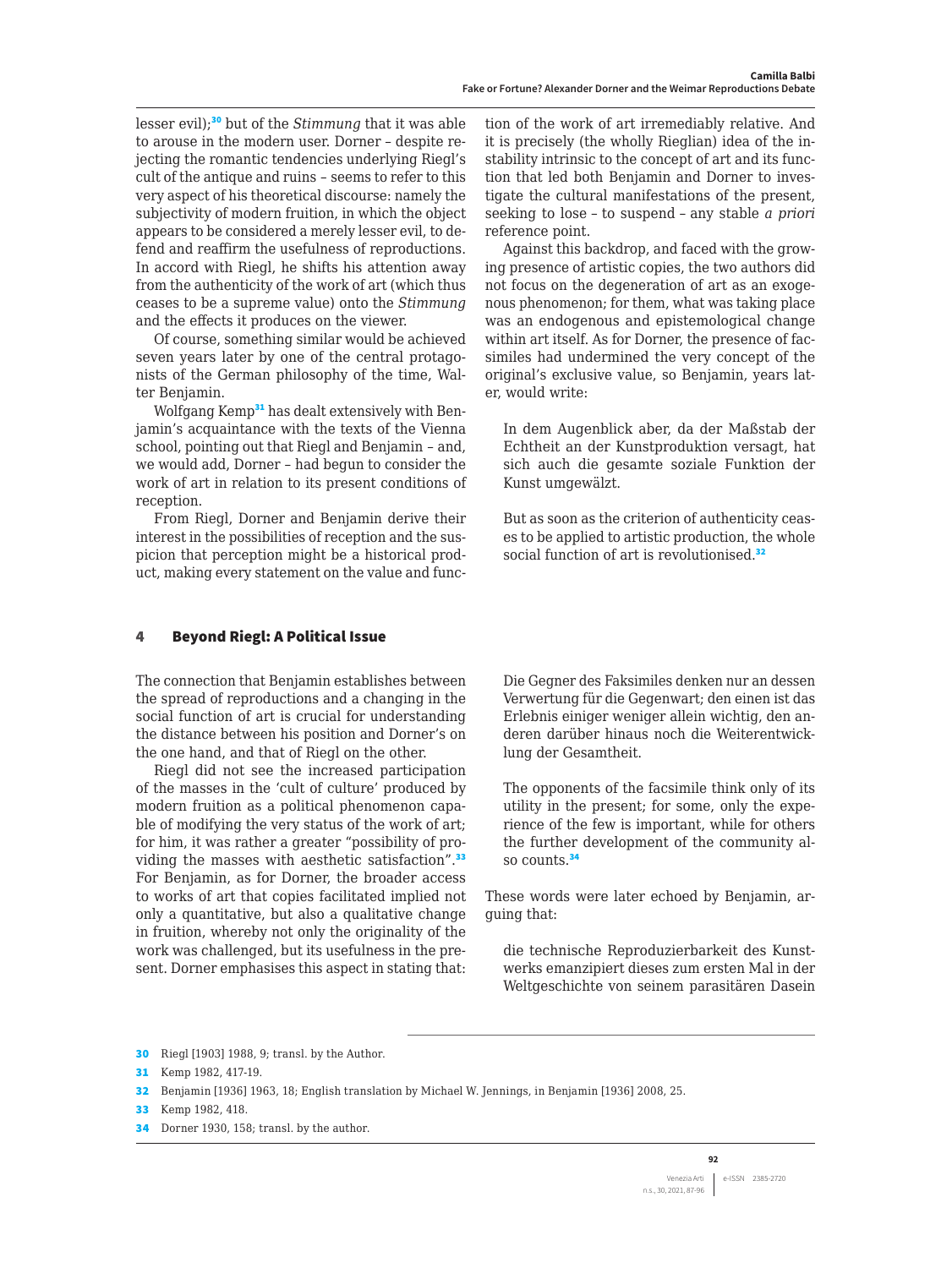am Ritual […] An die Stelle ihrer Fundierung aufs Ritual tritt ihre Fundierung auf eine andere Praxis: nämlich ihre Fundierung auf Politik.

For the first time in world history, technological reproducibility emancipates the work of art from its parasitic subservience to ritual […]. Instead of being founded on ritual, it is based on a different practice: politics.<sup>35</sup>

Although the tools to conceive the function of the work of art and its values as relative and influenced by fruition are derived from Riegl, both Dorner and Benjamin go further, supplementing aesthetic reflection with more directly political-social issues. Here, however, Benjamin's and Dorner's paths diverge, taking irrevocably distant directions, both of which are worth exploring. In Benjamin's view, strongly influenced by Marxism and himself inclined to a very personal form of messianism, $36$ making copies widely available would lead to a change of great aesthetic, perceptive and social significance.

In Benjamin's thought, the new actor called upon to shape the aesthetics and perception of modern times are the masses, the most impressive sociological novelty of the Weimar Republic, with their distracted perception and passion for film entertainment. This was not a phenomenon to be aestheticised or despised but to be observed with interest, one in which to place the last hopes of an effective return of art to life and life to the individual, when cultivating these hopes was becoming increasingly complex and vain. For Benjamin, the new function of art was realised at the cinema, in the city streets, in the shimmering kaleidoscope of modern reality: his judgment on the museum in *The Work of Art in the Age of Mechanical Reproduction*, although not explicit, is severe.

For Benjamin, the museum is a secular temple, theatre of a linear and predefined narrative. The tendency of the museum of the time to propose an incremental and progressive narrative, *Erfahrung* of human culture, is at the antipodes of Benjamin's conception of history as *Erlebnis*, an immense and complex picture of ruins that, from time to time, are assembled to compose ever-new epiphanies, destined, however, to remain eternally incomplete.<sup>37</sup>

Although Dorner, like Benjamin, was against a cult-like attitude towards works of art, he continued, as museum director, to consider this institution as the place designated for art *par excellence*. Making art existentially and socially useful was, ultimately, the task of the curator, who Dorner considered to be the only holder (over and beyond the artists and the work itself) of the narrative monopoly.

Reliance on the use of copies reveals, in both Dorner and Benjamin, a faith in the ability of the present to interact with the past, enhancing it, and perhaps changing its meaning. If, however, for Benjamin, this process was entrusted entirely to the masses, finally able to approach a work of art actively and critically, for Dorner the increased access to the work of art did not mean equating the skills of the masses with those of the specialists; on the contrary, it provided an opportunity for the latter to significantly extend their still highly paternalistic pedagogy. Dorner's decision to accept copies, while abandoning many of the traditional attributes of the work of art, did not imply a rejection of the narrative aspect that it was intended to acquire in a museum. Whereas Benjamin saw reproductions as a revolutionary instrument to emancipate the masses through a renewed relationship with the work of art, Dorner considered them an instrument that could lead to an understanding of the present brought to the masses from above rather than being discovered, being achieved by them. Dorner makes this conviction implicit by analogy in his defence of reproductions:

Die Wirkungen des Originals und die des idealen Faksimiles sind etwa damit zu vergleichen, ob ich einen Redner persönlich sprechen höre (das wäre das Original) oder seine Rede lese (das wäre das Faksimile). Das ideale Faksimile kann uns die im Original enthaltenen Vorstellungen mit einem Minimum an Verlust vermitteln.

The impact of the original and that of the perfect facsimile can be somewhat comparable to the situation of someone listening to a speaker talking in person (which would be the original) or reading his speech (and this would be the facsimile). The ideal facsimile can communicate the images contained in the original with a minimum of loss.<sup>38</sup>

Despite starting from similar premises, the conclusions of the two authors are radically differ-

<sup>35</sup> Benjamin [1936] 1963, 18; English translation by Michael W. Jennings, in Benjamin [1936] 2008, 24-5.

**<sup>36</sup>** Traverso 2018.

<sup>37</sup> Brent Plate 2005, 99.

<sup>38</sup> Dorner 1930, 158; transl. by the Author.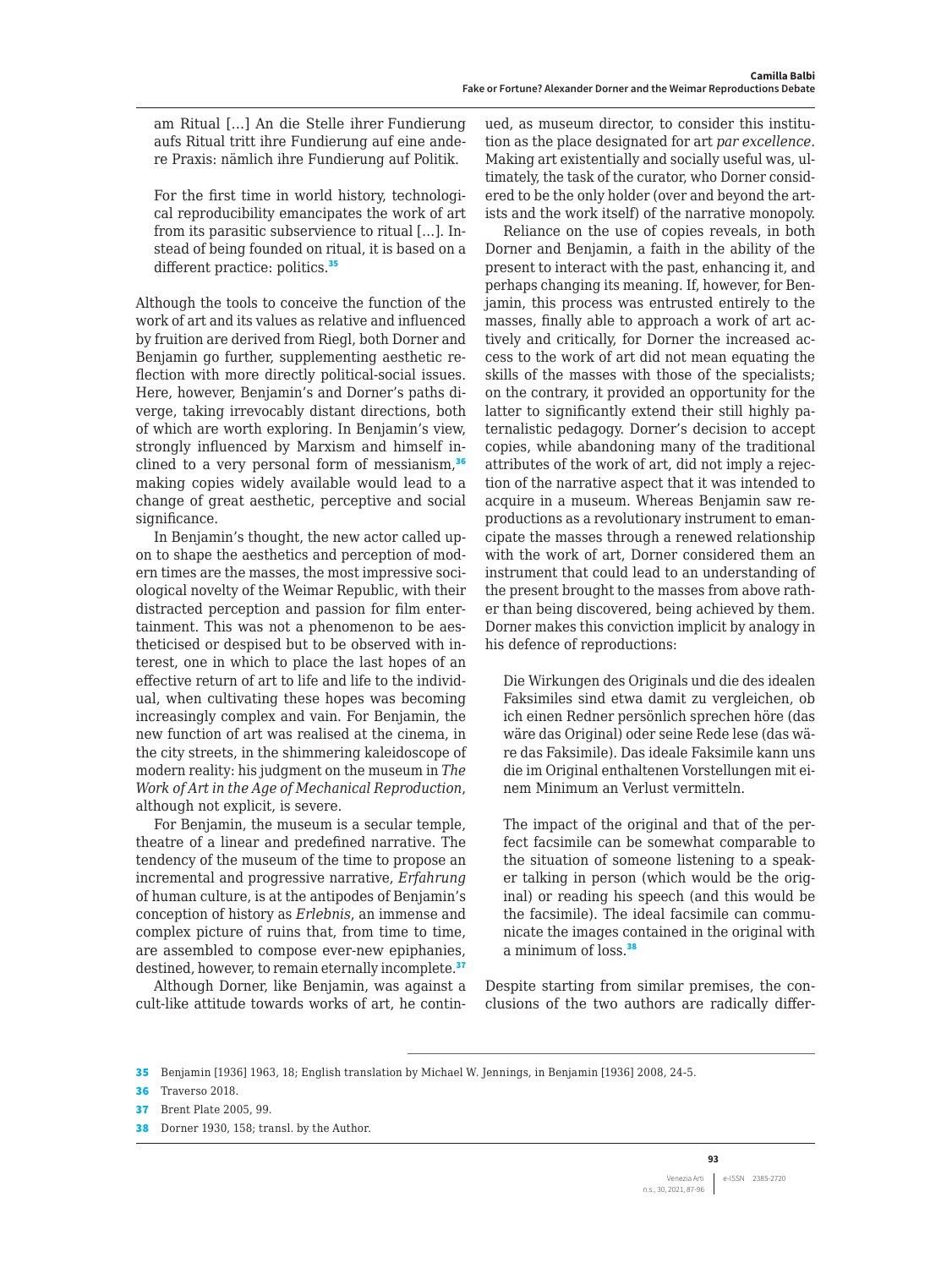ent: for Benjamin, copies can subvert institutional discourse concerning the work of art; not so for Dorner, instead, they possess great potential for becoming known, but they never question the 'power relations' of museum fruition.

With the advent of mechanical reproduction, two options were available to those who did not oppose

## 5 An Official Epilogue, an Unofficial Prologue

During the years of the *Streit*, however, the problems raised in the *Der Kreis* articles reached, to some extent, an 'official' conclusion. German museology of the time was not ready to accept Dorner's radical positions on the presence of reproductions in museums – neither from an aesthetic nor a pedagogical and social point of view. So, in the same context, Sauerlandt wrote:

Wir wollen also getäuscht sein und halten es für gut und richtig, auch unsere Mitmenschen zu tauschen oder sie tauschen zu lassen. Ja man verbrämt diesen Täuschungsversuch sogar sehr ethisch, sehr sozial mit der Begründung, dass es heutzutage nicht mehr möglich sei, den Minderbemittelten als den auch geistig weniger Berechtigen zu behandeln, man mochte in schönem geistigen Kommunismus 'allen alles' gönnen, und übersieht dabei nur, dass man den Minderbemittelten gerade dadurch als den geistig Minderberechtigen behandelt, dass man ihn mit dem vitaminenfreien Surrogat des Faksimiles abspeist.

So we want to be deluded and consider it good and right to also delude our fellow human beings or let them be deluded. Actually, this pursuit of deception is even dressed up most ethically, most socially, with the justification that nowadays it is no longer possible to treat the less fortunate as being spiritually less entitled, wanting to grant 'everything to everyone' in a fine spiritual communism, and we ignore the fact that by doing this we treat the poor as if they were less spiritually entitled, deceiving them with a surrogate in the form of a facsimile wholly devoid of nurishment.<sup>39</sup>

On this basis, Sauerlandt responds to Dorner's 'provocations' by adopting a proudly reactionary stance, where defence of works of art and the misthem: Benjamin's unmistakably Marxist and people-centred vision, and that of Dorner, with its pedagogical and populist horizon, albeit animated by an authentic and anti-elitist faith in the possibilities of art, capable, if correctly narrated, of enriching the lives of the masses.

sion of the museum – as explicitly stated – coincide with upholding their cultural value:

Wir aber, die wir noch einigen Wert auf Wahrheit legen und nebenbei auch eine Art von Verantwortung für die Kunst der Vergangenheit – und der Gegenwart – tragen, haben die sittliche Pflicht unserer Berufung unzeitgemäß zu sein […] Wir müssen das Gefühl der Ehrfurcht vor dem lebendigen Kunstwerk stärken das jedem in den öffentlichen Kunstsammlungen zuganglich ist – wenn nicht materiell, so doch ideell als eigener Besitz. Wo diese Ehrfurcht fehlt, die sich gegen die Lüge empört – denn was ist 'Täuschung' anderes als Lüge? – oder wo diese Lüge nicht mehr als Luge empfunden wird, bleibt jedes andere Wort umsonst.

We, however, who still value truth and bear, among other things, a sort of responsibility towards the art of the past – and of the present – have the moral duty of our vocation to be outmoded […] We must strengthen the sense of reverential awe for the living work of art, which is accessible to all in public collections – if not materially, then at least ideally as one's own possession. Where this awe, which is outraged at the lie – after all, what else is a copy but a lie? – is lacking, or where this lie is no longer considered as such, any other word remains in vain.<sup>40</sup>

Sauerlandt – dismissed three years later by the National Socialists because of his connection with avant-garde circles – makes precisely the same shift from aesthetics to ethics that led, a few years later, to the canonization of the concept of *entartete Kunst*, degenerate art (a Jewish and Bolshevik 'moral disease'), when he states that "ein Leben in falschen Gefühlen – das Schlimmste was es gibt! – ist die unausbleibliche Folge" (a life of false

<sup>39</sup> Sauerlandt 1929c, 498; transl. by the Author.

<sup>40</sup> Sauerlandt 1929c, 503; transl. by the Author.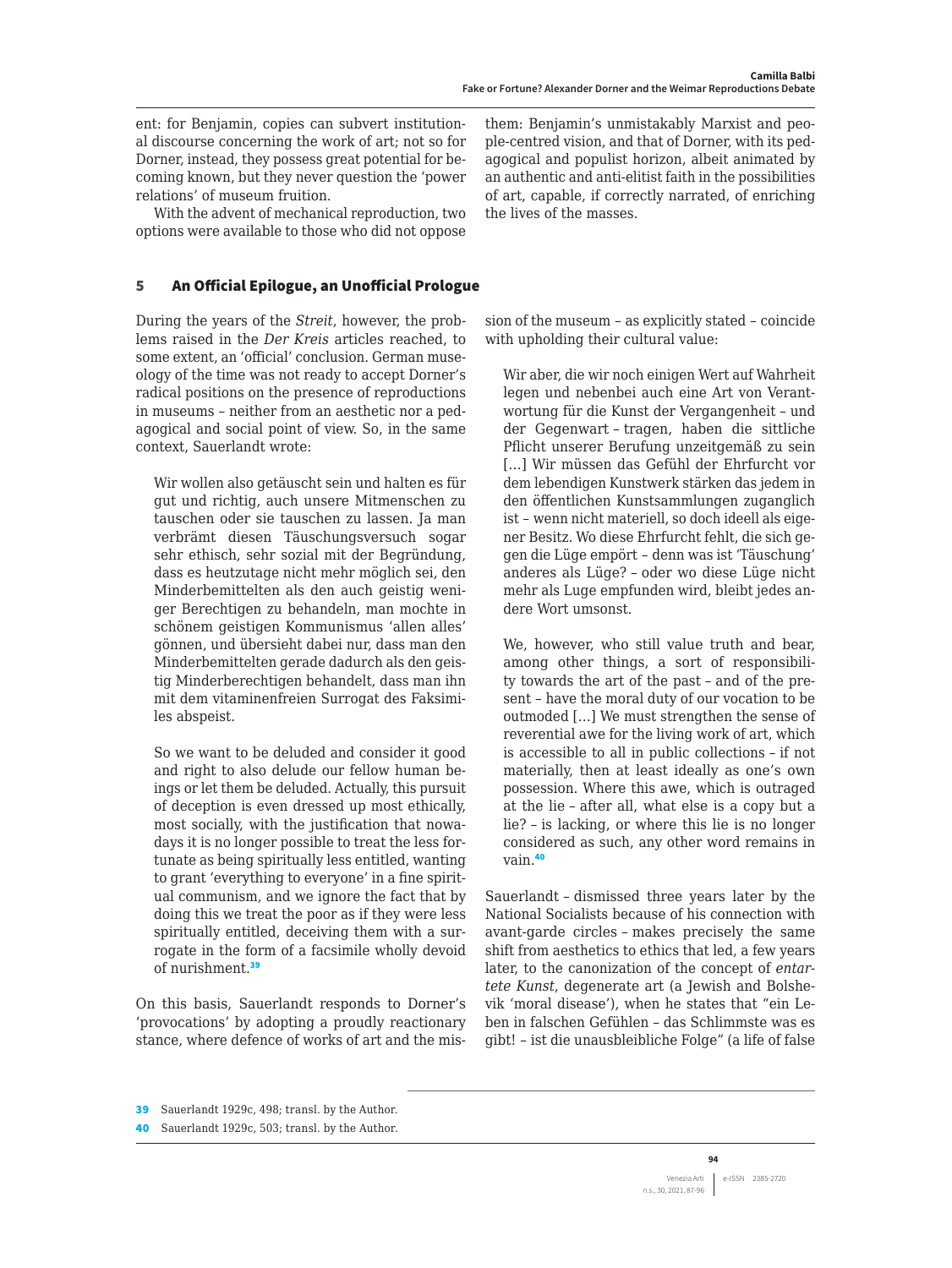feelings – the worst there can be – is the inevitable consequence [of using copies]).<sup>41</sup>

The sense of threat, outrage, and moral and cultural perversion accompanying such a conception of copies led Sauerlandt to an all-out war against introducing facsimiles in museums. This represented a dimension in which the first legitimate and rationally articulated doubts about the question of authenticity and pedagogical efficacy of replicas were already being replaced by less reasonable and more millennialistic statements calling for reproductions to be stopped because "das geht an die Wurzeln unserer Existenz" (the very roots of our existence are at stake).<sup>42</sup>

Sauerlandt was never able (being outvoted twice) to convince the Internationaler Verband

### **Bibliography**

- Benjamin, W. [1936] (1963). *Das Kunstwerk im Zeitalter seiner technischen Reproduzierbarkeit*. Frankfurt/ Main.
- Benjamin, W. [1936] (2008). "The Work of art in the Age of Its Technological Reproducibility: Second Version". Jennings, M.W.; Doherty, B.; Levin, T.Y. (eds), *The Work of Art in the Age of Its Technological Reproducibility, and Other Writings on Media*. Cambridge (MA); London, 19-56.
- Brent Plate, S. (2005). *Walter Benjamin, Religion and Aesthetics*. New York.
- Diers, M. (1986). "Kunst und Reproduktion: der Hamburger Faksimile-Streit". *IDEA, Jahrbuch der Hamburger Kunsthalle*, 5, 125-37.
- Dorner, A. (1930). "Original und Reproduktion". *Der Kreis*, 7(3), 156-8.
- Eberlein, K.K. (1929). "Zur Frage: Original oder Faksimilereproduktion?". *Der Kreis*, 6(11), 650-3.
- Einstein, C. (1926). "Das Berliner Völkerkunde-Museum: Anläßlich der Neuordnung". *Der Querschnitt*, 6(8), 588-92.
- Gaugh, M. (2003). "Constructivism Disoriented: El Lissitzky's Dresden and Hannover Demonstrationsräume". Perloff, N.; Reed, B. (eds), *Situating Lissitzky: Vitebsk, Berlin, Moscow*. Los Angeles, 77-125.
- Heise, C.G. (1929). "Bekenntnis zur Kopie". *Der Kreis*, 6(19), 597-9.

von Museumsbeamten to express an official position against the use of facsimiles in museums. However, in September 1929, he succeeded in preventing his colleague from Hannover from joining the association. Dorner's efforts,<sup>43</sup> letters and appeals to the other board members to make him retract his opinions on facsimiles were in vain: on 23 September 1929, the Weimar museum establishment expressed implicitly its final opinion on the facsimiles and explicitly on the work of the director of the Landesmuseum.

Nevertheless, Benjamin's essay would later prove that, although the statements of Sauerlandt and the professional humiliation of Dorner may have seemed conclusive, the debate on the cultural value of copies had only just begun.

- Kemp, W. (1982). "Walter Benjamin e la scienza estetica. I rapporti fra Benjamin e la Scuola Viennese". *Aut aut*, 187, 216-33.
- Luke, M. (2010). "The Photographic Reproduction of Space. Wölfflin, Panofsky, Kracauer". *Res: Anthropology and Aesthetics*, 57(1), 339-43.
- Markus, G. (2007). "Walter Benjamin and the German 'Reproductions Debate'". Magerski, C.; Savage, R.I.; Weller, C.H. (eds), *Moderne begreifen. Zur Paradoxie eines sozio-ästhetischen Deutungsmusters*. Wiesbaden, 351-65.
- Meyer, J. (2010). "Lübeckische Kunst außerhalb Lübecks. Die Gipsabgusssammlung in der Katharinenkirche und die Ausstellung anlässlich der 700-Jahrfeier der Reichsfreiheit der freien und Hansestadt Lübeck 1926. Mit einem Katalog der Sammlung". *Zeitschrift für Lübeckische Geschichte*, 90, 273-317.
- Obrist, H.U. (2006). "Participation lasts forever". Miessen, M.; Basar, S. (eds), *An Atlas of Spacial Practice*. Cambridge (MA), 14-21.
- Panofsky, E. [1930] (1990). "Originale e riproduzione facsimile". *Eidos: Rivista di arti, letteratura e musica*, 6(7), 4-10.
- Pauli, G. (1930). "Original und Faksimile". *Der Kreis*, 7(3), 160-2.
- Reineke, A. (2012). *Max Sauerlandt und der 'Hamburger Faksimile-Streit'. Bausteine zum Authentizitätsdiskurs*

41 Sauerlandt 1929c, 499; transl. by the Author.

<sup>42</sup> Uchill 2015b, 30.

<sup>43</sup> "Am 6. August (oder 7. August) war ich dann persönlich bei Herrn Sauerlandt und habe ihm in einer mehrere Stunden währenden Unterhaltung meinen Standpunkt in der Frage "Original und Reproduktion" klargelegt und ihn davon unterrichtet, dass ich im Erdgeschoss des Hannoverschen Provinzial-Museums eine Ausstellung von Faksimiles alt-orientalischer und antiker Kunst machen werde und das die Umbauten bereits im Gange, bzw. beendet seien. Herr Sauerlandt erklärte mir im Laufe der Unterhaltung, dass er sich mit mir besser verständigen könne als mit Herrn Heise. Im Anschluss daran sprechen wir auch über meine Aufnahme in den Internationalen Verband von Museumbeamten […] In einem Brief vom 5. 9., mit 1 Nachtrag von 11. 9., also 10 Tage vor der Tagung des Deutschen Museumsverbanden, teilt mir dann Herr Sauerlandt plötzlich mit, dass meinen, (ihm seit Juni bekannten) Aufsatz im "Hannoverschen Kurier" nochmals gelesen habe und dass man, "wenn man so, wie ich, 0ber das Galvano denkt, nicht gut einer Verbindung beitreten kann, die grundsätzlich anders denkt und urteilt" (Alexander Dorner's letter to an unknown correspondent, quoted in Uchill 2015a, 138).